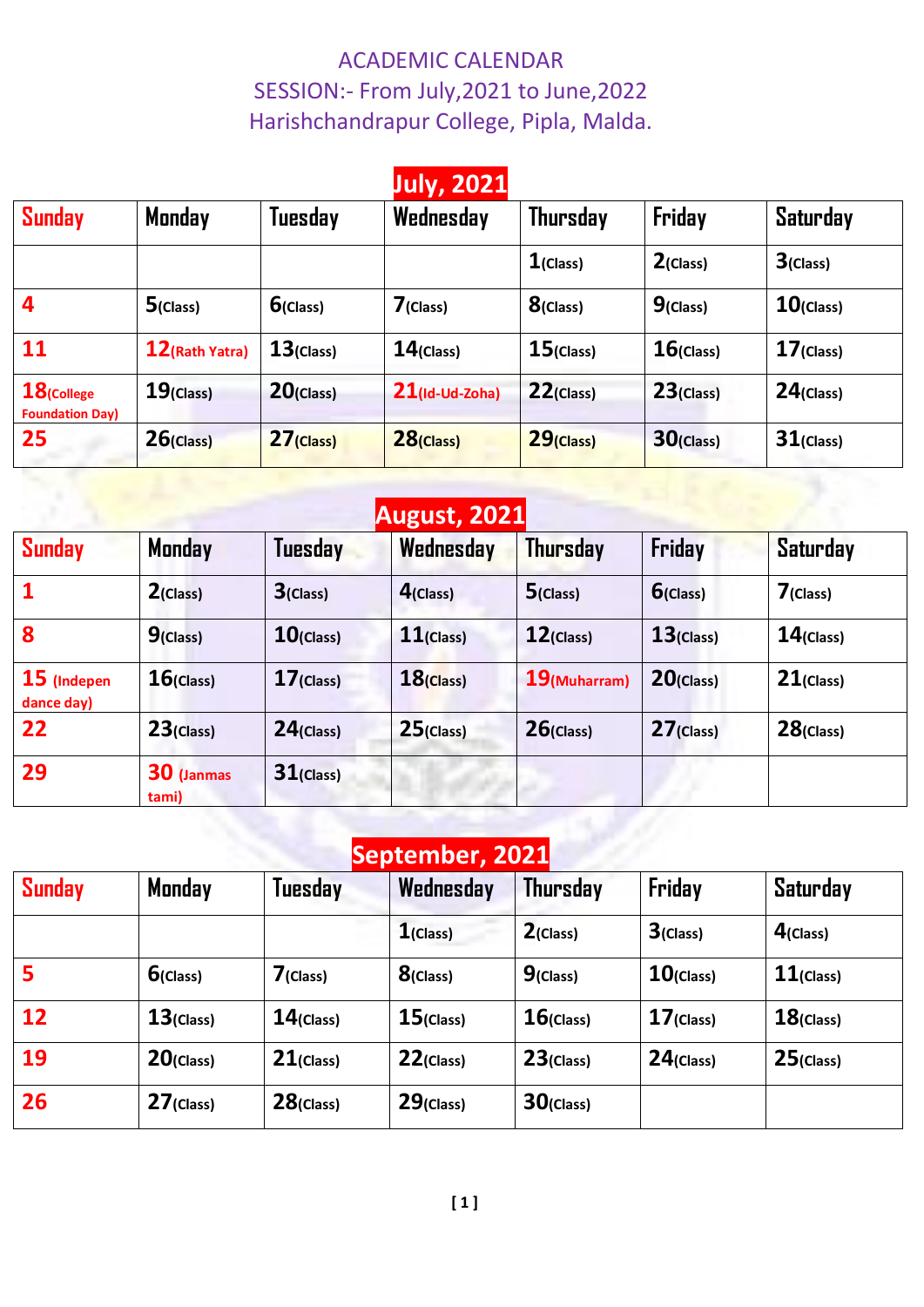### **October, 2021**

| <b>Sunday</b>           | Monday                                           | Tuesday                      | Wednesday            | <b>Thursday</b>                        | Friday                               | Saturday                                     |
|-------------------------|--------------------------------------------------|------------------------------|----------------------|----------------------------------------|--------------------------------------|----------------------------------------------|
| 31                      |                                                  |                              |                      |                                        | $1$ (Class)                          | $\overline{\mathbf{2}}$<br>(Ganghi Birthday) |
| $\overline{\mathbf{3}}$ | $4$ (Class)                                      | $5$ (Class)                  | $6$ (Mahalaya)       | $7$ (Class)                            | 8(Class)                             | $9$ (Class)                                  |
| <b>10</b>               | 11<br>(Mahasasthi)                               | 12<br>(Mahasaptami)          | 13<br>(Mahaastami)   | 14<br>(Mahanabami)                     | <b>15</b><br>(Vijaya Dasami)         | <b>16</b>                                    |
| 17                      | $18$ (Add. D in C.<br><b>With Durga</b><br>Puja) | $19$ (Fateha-<br>Duaz-Daham) | 20<br>(Lakshmi Puja) | $21$ (A.D.in C.<br><b>With L.Puja)</b> | 22 (A.D.in C.<br><b>With L.Puja)</b> | 23                                           |
| 24                      | 25                                               | 26                           | 27                   | 28                                     | 29                                   | 30                                           |

**\*\* Puja Vacation from 11th October to 7th November, 2021.**

#### **November, 2021 Sunday Monday Tuesday Wednesday Thursday Friday Saturday 1 4 (Kali Puja) 5 (A.D.in C. With K.Puja) 6 (Bhatridwitiya) 7 8(Class) 9(D.B.Chhat Puja) 10(Chhat Puja) 11(Class) 12(Class) 13(Class) 14 15(Class) 16(Class) 17(Class) 18(Class) 19 (Gurunakak B. Day) 20(Class) 21 22(Class) 23(Class) 24(Class) 25(Class) 26(Class) 27(Class) 28 29(Class) 30(Class)**

**Fresher's welcome – Last week of November.** 

#### **December, 2021**

| <b>Sunday</b> | Monday       | <b>Tuesday</b> | Wednesday    | <b>Thursday</b> | Friday       | <b>Saturday</b>                   |
|---------------|--------------|----------------|--------------|-----------------|--------------|-----------------------------------|
|               |              |                | $1$ (Class)  | $2$ (Class)     | $3$ (Class)  | $4$ (Class)                       |
| 5             | $6$ (Class)  | $7$ (Class)    | $8$ (Class)  | $9$ (Class)     | $10$ (Class) | $11$ (Class)                      |
| 12            | $13$ (Class) | $14$ (Class)   | $15$ (Class) | $16$ (Class)    | $17$ (Class) | $18$ (W. A. L. Day<br>Obsevation) |
| 19            | $20$ (Class) | $21$ (Class)   | $22$ (Class) | $23$ (Class)    | $24$ (Class) | 25<br>(Christmas Day)             |
| 26            | $27$ (Class) | $28$ (Class)   | $29$ (Class) | $30$ (Class)    | $31$ (Class) |                                   |

**\*2nd week of December Internal Assessment of Students.**

**\*\* 3rd week of December- Annual Sports.**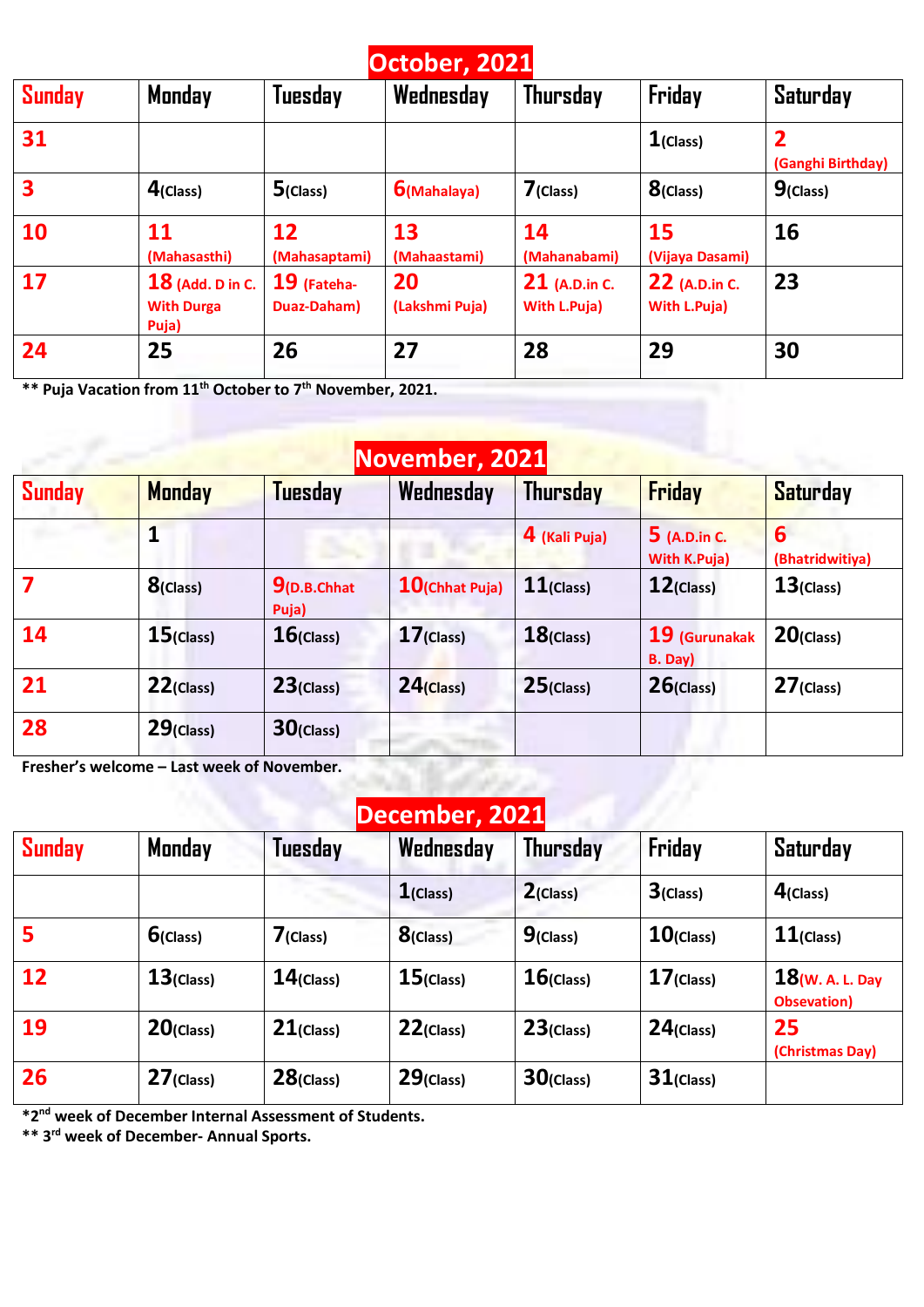| January, 2022 |  |
|---------------|--|

| <b>Sunday</b>        | Monday       | <b>Tuesday</b>                        | . .<br>Wednesday                 | <b>Thursday</b> | Friday       | Saturday       |
|----------------------|--------------|---------------------------------------|----------------------------------|-----------------|--------------|----------------|
| 30                   | $31$ (Class) |                                       |                                  |                 |              | (New Year Day) |
| 2                    | $3$ (Class)  | $4$ (Class)                           | $5$ (Class)                      | $6$ (Class)     | $7$ (Class)  | $8$ (Class)    |
| 9                    | $10$ (Class) | $11$ (Class)                          | 12<br>(S. Vivekananda<br>B. Day) | $13$ (Class)    | $14$ (Class) | $15$ (Class)   |
| <b>16</b>            | $17$ (Class) | $18$ (Class)                          | $19$ (Class)                     | $20$ (Class)    | $21$ (Class) | $22$ (Class)   |
| 23<br>(Netaji B.Day) | $24$ (Class) | 25(N. V. Day)<br><b>Observation</b> ) | 26<br>(Republic Day)             | $27$ (Class)    | $28$ (Class) | $29$ (Class)   |

#### **February, 2022**

|               |                                        |                | <u>i CMI WWI yj EVEE</u> |                 |                              |                                     |
|---------------|----------------------------------------|----------------|--------------------------|-----------------|------------------------------|-------------------------------------|
| <b>Sunday</b> | <b>Monday</b>                          | <b>Tuesday</b> | Wednesday                | <b>Thursday</b> | <b>Friday</b>                | Saturday                            |
|               |                                        | $1$ (Class)    | $2$ (Class)              | $3$ (Class)     | $4$ (D.B.<br>Saraswati Puja) | 5<br>(Saraswati Puja)               |
| 6             | $7$ (Class)                            | 8(Class)       | $9$ (Class)              | $10$ (Class)    | $11$ (Class)                 | $12$ (Class)                        |
| 13            | 14 (Panchanan<br><b>Barma Jayanti)</b> | $15$ (Class)   | $16$ (Class)             | $17$ (Class)    | $18$ (Class)                 | $19$ (UGB<br><b>Foundation Day)</b> |
| 20            | 21(Int.National<br>Mother's L. Day)    | $22$ (Class)   | $23$ (Class)             | $24$ (Class)    | $25$ (Class)                 | $26$ (Class)                        |
| 27            | $28$ (Class)                           |                |                          |                 |                              |                                     |

**January & February 2nd week :- Sem- II, IV & VI Internal Evaluation.**

## **March, 2022**

| <b>Sunday</b> | Monday       | <b>Tuesday</b>                                 | Wednesday    | <b>Thursday</b> | Friday            | <b>Saturday</b>          |
|---------------|--------------|------------------------------------------------|--------------|-----------------|-------------------|--------------------------|
|               |              | (Shivaratri)                                   | $2$ (Class)  | $3$ (Class)     | $4$ (Class)       | $5$ (Class)              |
| 6             | $7$ (Class)  | 8 (Int.National<br>women's Day<br>Observation) | $9$ (Class)  | $10$ (Class)    | $11$ (Class)      | $12$ (Class)             |
| 13            | $14$ (Class) | $15$ (Class)                                   | $16$ (Class) | $17$ (Class)    | 18<br>(Dol Yatra) | <b>19</b><br>(Dol Yatra) |
| 20            | $21$ (Class) | $22$ (Class)                                   | $23$ (Class) | $24$ (Class)    | $25$ (Class)      | $26$ (Class)             |
| 27            | $28$ (Class) | $29$ (Class)                                   | $30$ (Class) | $31$ (Class)    |                   |                          |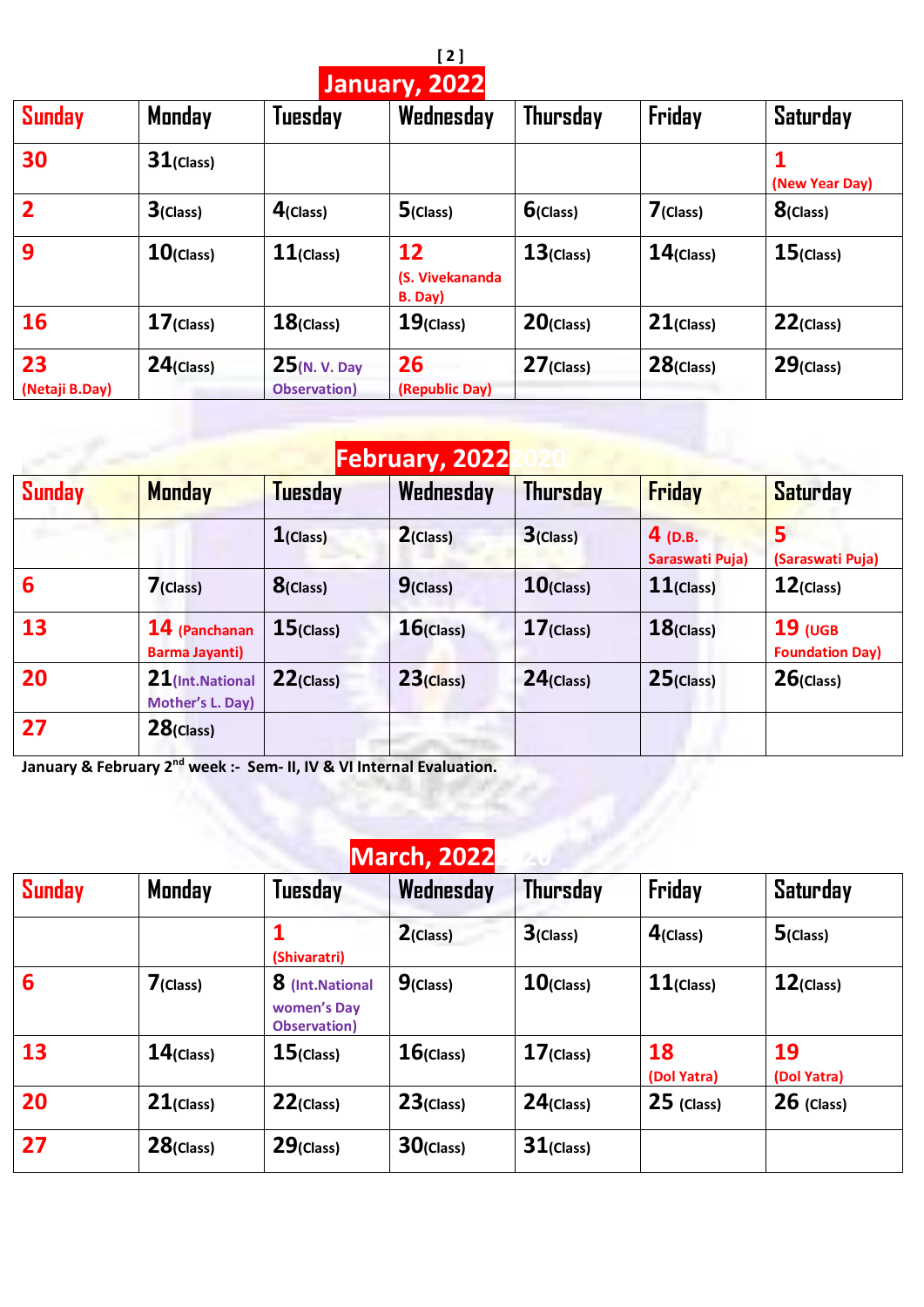

| <b>Sunday</b>                                  | Monday       | Tuesday      | Wednesday    | <b>Thursday</b>                        | <b>Friday</b>                               | Saturday     |
|------------------------------------------------|--------------|--------------|--------------|----------------------------------------|---------------------------------------------|--------------|
|                                                |              |              |              |                                        | $1$ (Class)                                 | $2$ (Class)  |
| 3                                              | $4$ (Class)  | $5$ (Class)  | $6$ (Class)  | $7$ (Class)                            | 8(Class)                                    | $9$ (Class)  |
| $10$ (B.Day of<br><b>Hari chand</b><br>Thakur) | $11$ (Class) | $12$ (Class) | $13$ (Class) | 14(Ambedkar's<br>& Mahavir's<br>B.Day) | 15<br>(B. New Year &<br><b>Good Friday)</b> | $16$ (Class) |
| 17                                             | $18$ (Class) | $19$ (Class) | $20$ (Class) | $21$ (Class)                           | $22$ (Class)                                | $23$ (Class) |
| 24                                             | $25$ (Class) | $26$ (Class) | $27$ (Class) | $28$ (Class)                           | $29$ (Class)                                | $30$ (Class) |

|               | <b>May, 2022</b>                        |                     |                     |                 |                  |              |  |  |  |
|---------------|-----------------------------------------|---------------------|---------------------|-----------------|------------------|--------------|--|--|--|
| <b>Sunday</b> | <b>Monday</b>                           | <b>Tuesday</b>      | Wednesday           | <b>Thursday</b> | <b>Friday</b>    | Saturday     |  |  |  |
| (May Day)     | $2$ (Class)                             | 3<br>(Eid-Ul-Fitar) | 4<br>(Eid-Ul-Fitar) | $5$ (Class)     | <b>6</b> (Class) | $7$ (Class)  |  |  |  |
| 8             | <b>9</b> (Rabindranath<br><b>B.Day)</b> | $10$ (Class)        | $11$ (Class)        | $12$ (Class)    | $13$ (Class)     | $14$ (Class) |  |  |  |
| <b>15</b>     | 16<br>(Budha Purnima)                   | $17$ (Class)        | $18$ (Class)        | $19$ (Class)    | $20$ (Class)     | $21$ (Class) |  |  |  |
| 22            | $23$ (Class)                            | $24$ (Class)        | $25$ (Class)        | $26$ (Class)    | $27$ (Class)     | $28$ (Class) |  |  |  |
| 29            | $30$ (Class)                            | $31$ (Class)        |                     |                 |                  |              |  |  |  |

# **June, 2022**<br>2022<sup>2020</sup>

| <b>Sunday</b>                  | Monday       | Tuesday      | Wednesday    | <b>Thursday</b> | Friday       | Saturday     |
|--------------------------------|--------------|--------------|--------------|-----------------|--------------|--------------|
|                                |              |              | $1$ (Class)  | $2$ (Class)     | $3$ (Class)  | $4$ (Class)  |
| $5$ (W.Env.Day<br>Observation) | $6$ (Class)  | $7$ (Class)  | $8$ (Class)  | $9$ (Class)     | $10$ (Class) | $11$ (Class) |
| 12                             | $13$ (Class) | $14$ (Class) | $15$ (Class) | $16$ (Class)    | $17$ (Class) | $18$ (Class) |
| 19                             | $20$ (Class) | $21$ (Class) | $22$ (Class) | $23$ (Class)    | $24$ (Class) | $25$ (Class) |
| 26                             | $27$ (Class) | $28$ (Class) | $29$ (Class) | $30$ (Class)    |              |              |

**\*\* Month of June is allotted for admission of B.A. 1st Semester Students.**